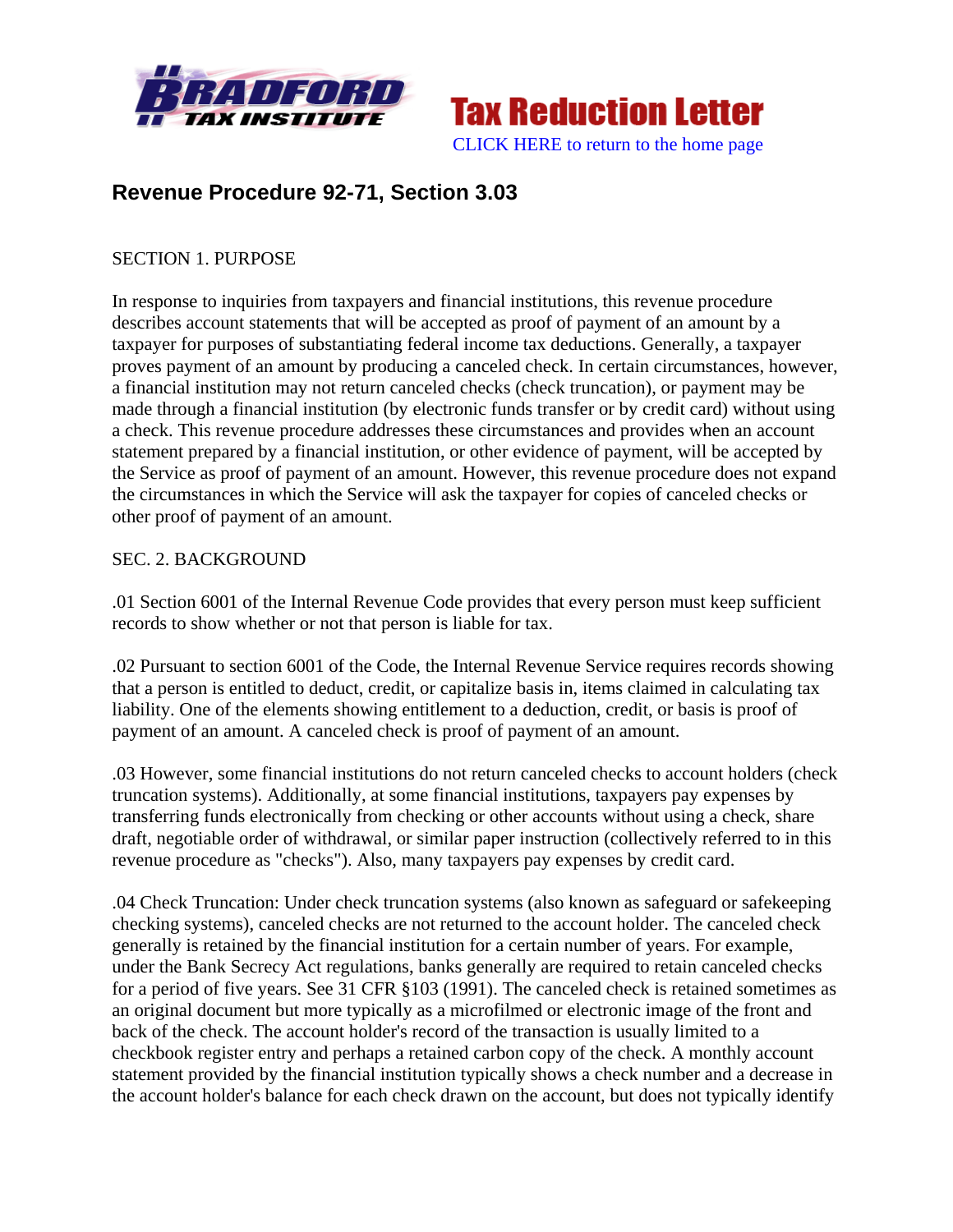the payee. Ordinarily, the financial institution can supply a reproduced copy of a canceled check to an account holder upon request (and, often, for a fee).

.05 Electronic Funds Transfers: These transfers of funds are initiated by electronic terminal, telephone, computer, or magnetic tape instead of by signing a paper check. Electronic funds transfer systems include retail merchants' point of sale debit card systems and telephone bill payment systems. The account holder often receives no written record of a transaction from the financial institution other than a monthly account statement that itemizes the month's transactions and identifies the payees.

.06 Credit Cards: Taxpayers frequently pay expenses by credit card. Using a credit card is equivalent to paying an expense with funds borrowed from a third party financial institution. The cardholder's record of the transaction is usually limited to a retained carbon copy of the charge slip. The cardholders also receives a monthly account statement from the financial institution that itemizes the month's transactions and identifies the payees.

.07 If a taxpayer cannot provide a canceled check to prove payment of an amount, section 3 of this revenue procedure describes account statements that a taxpayer can provide to prove payment of an amount by check, electronic funds transfer, or credit card. If neither a canceled check nor an account statement described in section 3 can be provided, the Service will generally require a taxpayer to provide other evidence to prove payment of an amount. See section 4 of this revenue procedure.

## SEC 3. PROOF OF PAYMENTACCOUNT STATEMENTS

.01 An account statement prepared by a financial institution showing a check clearance (i.e., a decrease to the account holder's balance) will be accepted as proof of payment if the statement shows:

- 1. the check number,
- 2. the amount of the check,
- 3. the date the check amount was posted to the account by the financial institution, and
- 4. the name of the payee.

.02 An account statement prepared by a financial institution showing an electronic funds transfer (i.e., a decrease to the account holder's balance) will be accepted as proof of payment if the statement shows:

- 1. the amount of the transfer,
- 2. the date the transfer was posted to the account by the financial institution, and
- 3. the name of the payee.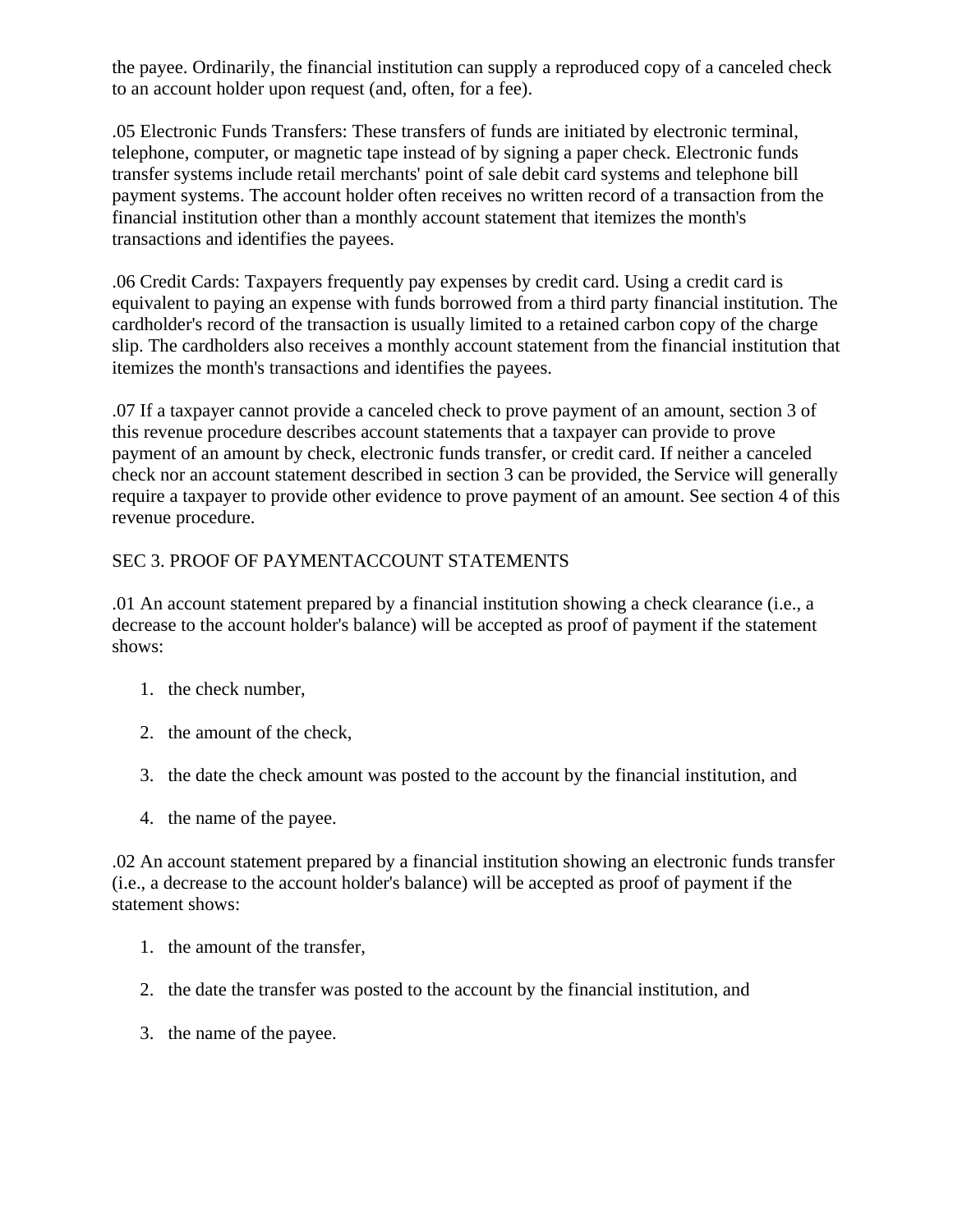.03 An account statement prepared by a financial institution showing a credit card charge (i.e., an increase to the cardholder's "loan" balance) will be accepted as proof of payment if the statement shows:

- 1. the amount of the charge,
- 2. the date of the charge by the cardholder (i.e., the transaction date), and
- 3. the name of the payee.

.04 In order to be accepted as proof of payment, an account statement must exhibit a high degree of legibility and readability. For this purpose, legibility is defined as the quality of a letter or numeral that enables the observer to identify it positively and quickly to the exclusion of all other letters and numerals. Readability is defined as the quality of a group of letters or numerals being recognizable as words or complete numbers. This does not mean, however, that the required information must be typed or printed on the account statement. For example, the Service will accept an account statement that reproduces the required information in the account holder's own handwriting from checks or charge slips.

.05 For purposes of this revenue procedure, account statements prepared by a financial institution include account statements prepared by a third party that is contractually obligated to prepare account statements for the customers of the financial institution.

.06 The date in section 3.01 above does not establish the date when a taxpayer is entitled to a deduction. That date depends on the taxpayer's method of accounting. A cash basis taxpayer is entitled to a deduction for a payment by check on the date the taxpayer mails the check to the payee, provided the check is subsequently paid by the financial institution. See Rev. Rul. 80-335, 1980-2 C.B. 170.

#### SEC. 4. OTHER PROOF OF PAYMENT

A taxpayer has the burden of proving payment of an amount. For a taxpayer that cannot prove payment of an amount by providing a canceled check or an account statement described in section 3 of this revenue procedure, the Service will generally require other evidence of payment of an amount. For example, the combination of an invoice marked "paid," a check register or carbon copy of the check, and an account statement that shows the check number, date, and amount will generally prove payment of an amount.

## SEC. 5. RECORDKEEPING FOR PURPOSES OTHER THAN PROOF OF PAYMENT

.01 Proof of payment of an amount alone does not establish that a person is entitled to a tax deduction. A taxpayer should also keep any other documents that may help prove entitlement to a tax deduction (for example, receipts, sales slips, charge slips, payment acknowledgements, check registers, and carbon copies of checks).

.02 Canceled checks often contain useful information other than proof of payment. In appropriate circumstances, Internal Revenue Service agents may ask a taxpayer or a financial institution to produce copies of canceled checks or written records of electronic funds transfers or credit card